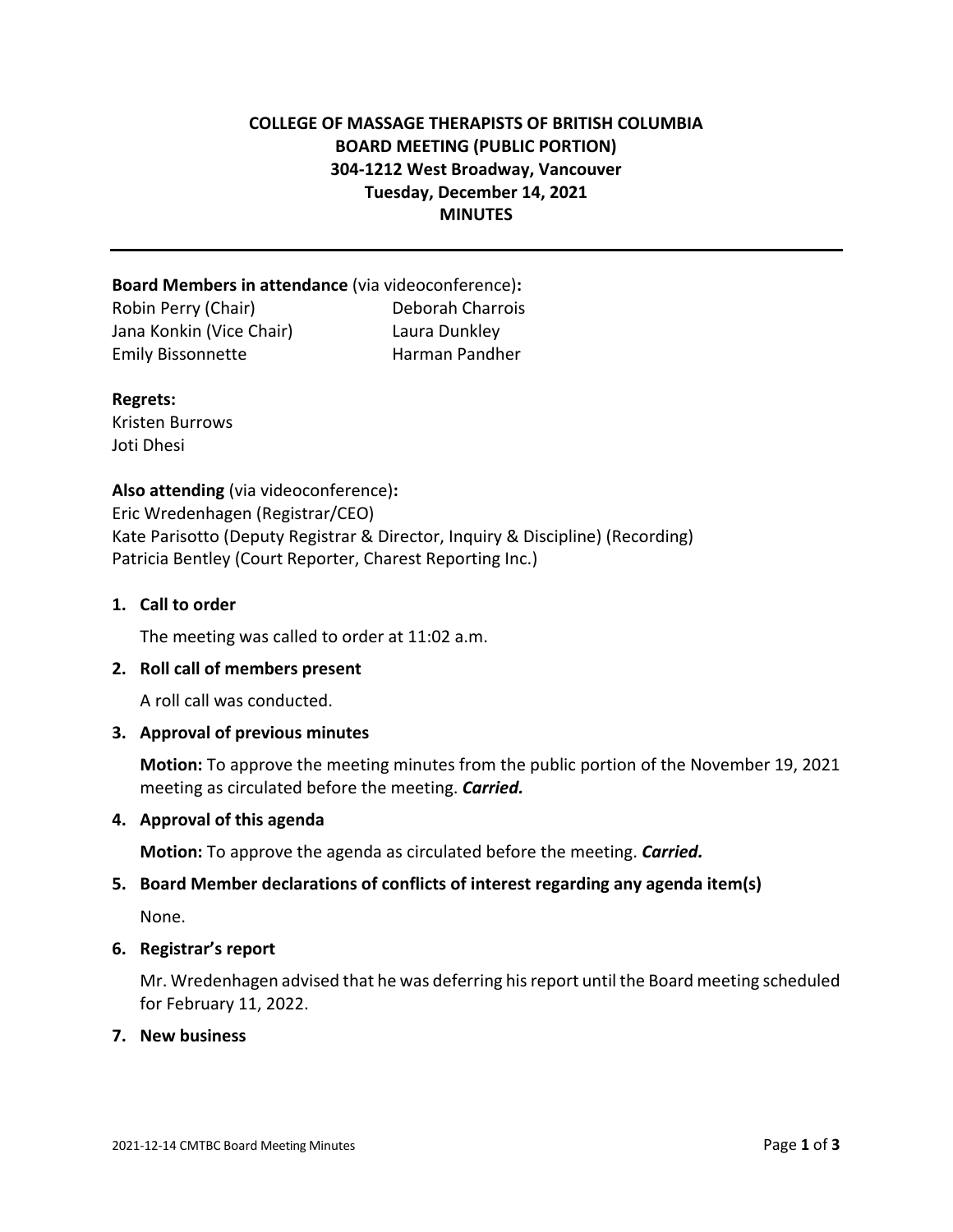## **7.1 Finance and Audit Committee Report and Allocation to Financial Reserve**

Mr. Wredenhagen advised that the Finance and Audit Committee met on December 9, 2021. At that meeting, the Finance and Audit Committee reviewed the following items:

- CMTBC interim financial and operating statements for the first three quarters of 2021 (January 1 to September 30, 2021, including Statement of Financial Position at November 30, 2021); and
- Proposed change to the level of CMTBC's Financial Reserve (from \$1 million to \$2 million) as well as changes to CMTBC's Reserve Policy.

The Finance and Audit Committee was apprised that the Statement of Financial Position revealed that CMTBC is in a strong cash position due to control of expenditures coupled with stronger than expected registration numbers.

The Board reviewed the CMTBC interim financial and operating statements for the first three quarters of 2021 (January 1 to September 30, 2021, including Statement of Financial Position at November 30, 2021). The Board observed that while discipline expenses have been higher than anticipated, overall the budget was tracking favourably.

**Motion:** to receive and accept these financial and operating statements as presented. *Carried.* 

Mr. Wredenhagen advised that CMTBC's Financial Reserve was approved by the Board in 2017 and was established in 2018 with the creation of the Reserve Policy and an initial deposit of \$700,000. An additional \$300,000 was added in 2019, bringing the reserve of to its initial target level of \$1 million. This amount was intended to represent four months of average operating costs, less exam expenses (which were not calculated as part of operating expenses as they were offset by exam revenue).

The Registrar advised that several factors argued in favour of an increase in the size of the Reserve. One such factor is the continued growth of the College itself, which now has reached the 6,000-registrant mark, meaning that operational costs have had to increase to keep up with this growth. The uncertainty caused by the COVID-19 pandemic is also a significant factor, as it has the potential to affect registration revenues in ways that may be difficult to predict, and to cause other extraordinary expenses as well. For that reason, the Registrar also suggested that it no longer made sense to exclude exam costs from the calculation of overall operating expenses, as exam revenues could no longer be taken for granted.

Mr. Wredenhagen advised the Board that the Finance and Audit recommends to the Board the following:

- That the CMTBC Financial Reserve be increased from \$1 million to \$2 million; and
- That the Financial Reserve Policy be amended in two ways: (1) that the recommended reserve level be increased from four months to six months of average operating expenses; and (2) that "average operating expenses" be redefined so as not to exclude the costs of CMTBC's entrance examination.